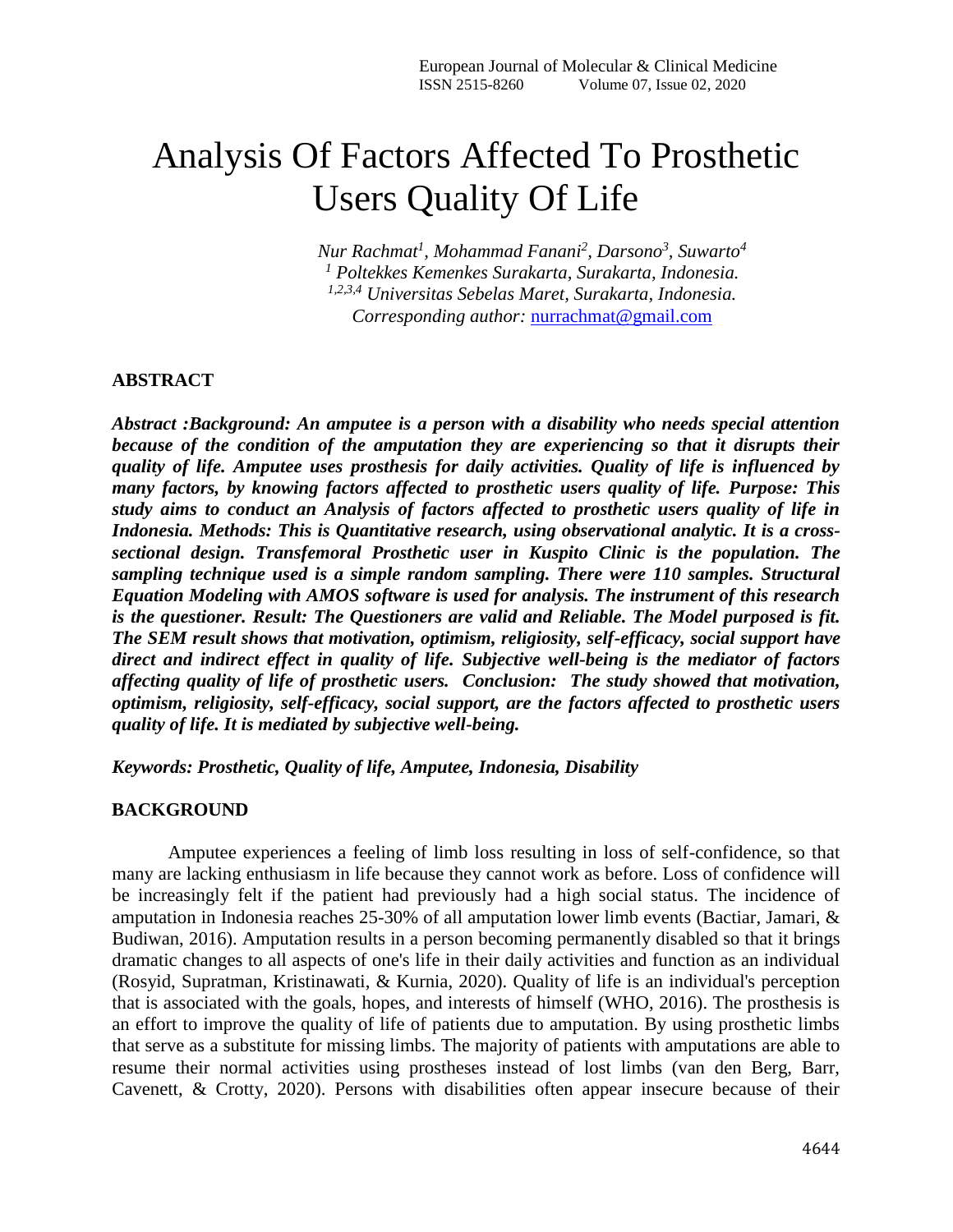physical condition, they feel less than perfect and feel they have different abilities from ordinary people (Mulyono, 2017). Support needed by people with disabilities to be able to work with motivation. Motivation in the form of a set of strengths originating from within and outside the self (Zeinali & Masoudi, 2016). Motivation to change is certainly not easy to do because of the complexity of the patient after amputation. With motivation can maintain the strength needed to be able to carry out its activities to completion. This helps patients to stay focused on improving the quality of life despite obstacles from their health (Israwanda, Urbayatun, & Nur Hayati, 2019).

Low self efficacy will cause embarrassment, confusion, nervousness, and will be able to inhibit social relations, excessive low self-esteem will cause difficulties for individuals because individuals withdraw from social relationships. Self-efficacy allows patients to feel, think, motivate themselves and behave in relation to their health. This can affect motivation, health behavior, and how much effort is spent to achieve better health behavior and how the patient's attitude when faced with difficulties or failures (Faltas, Faltas, & Ameen, 2015). Religiosity of a person with a disability in the form of tradition or denomination particular belief of religion (Ahmadi, Darabzadeh, Nasiri, & Askari, 2015). Patients state that their religious side can help in term of religiosity as they recover from care (Puchalski, 2012; Chepa & Razak, 2020; Duman et al., 2020; Ekonomi & Jaya, 2020; Gautam et al., 2020).

Social support has a beneficial effect against stress of psychopathology (Smith et al., 2011). Optimism is improving subjective well being of disable patient (Horney et al., 2011) and pessimism is positively related to poorer quality of life related to health (Petersen et al., 2008). People who are optimistic are proven to have a higher quality of life than pessimistics (Conversano et al., 2010b). Subjective Well Being can be experienced by anyone, including those with disabilities. However, it is not uncommon for people with disabilities not to experience Subjective Well Being, as disabilities are limited in their social life because of the views of the community that causes feelings of inferiority, feeling useless, being passive in community activities so as to reduce individual independence (Takasaki, 2019).

The quality of life of a disability is a collection of multidimensional concepts as emotional and cognitive judgments about one's well-being, life satisfaction, enthusiasm and happiness. Thus, the quality of life of a person is best assessed by the person himself, therefore, many aspects need to be considered to assess the quality of life comprehensively (Panzini et al., 2017). Researchers are interested in Analysis of factors affected to prosthetic users quality of life in Indonesia.

#### **OBJECTIVE**

This study aims to conduct an Analysis of factors affected to prosthetic users quality of life in Indonesia.

## **METHODS**

The study was conducted at PT Kuspito Prosthetic Orthotic in Karanganyar Central Java Indonesia. The reason for choosing the place is because PT Kuspito Prosthetic Orthotic provides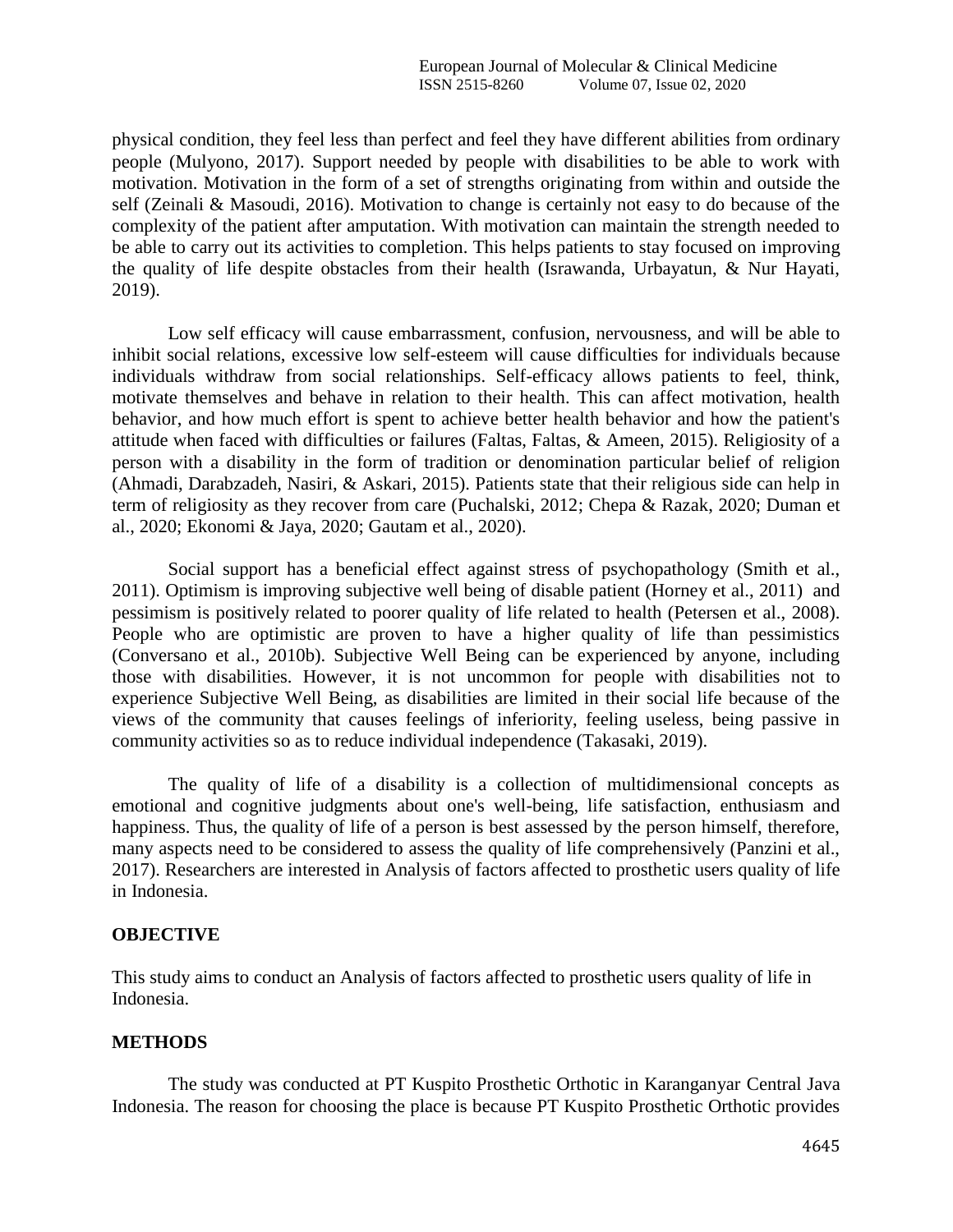the service of making artificial limbs and prosthetic limbs with consumers who come from various regions throughout Indonesia. This is Quantitative research, using observational analytic. It is a cross-sectional design. Research is done in 2019. Trans femoral Prosthetic user in Kuspito Clinic is the population. The sampling technique used is a simple random sampling. The purpose of choosing this sampling technique is because in this study the subjects were post-amputation trans femoral patients, prosthetic users, where the patient's condition cannot be compared to normal people, especially psychological problems, so researchers chose the subjects based on several considerations to minimize bias during the study. The Considerations in determining samples is using inclusion and exclusion criteria. The inclusion criteria are all post-amputation trans femoral who perform services at PT. Kuspito for the past year, willing to be the subject of research by filling out an informed consent sheet, using a prosthesis for at least 1 year, not suffering from comorbidities, and no psychiatric disorders. Whereas the exclusion criteria included all post trans femoral amputations that were not recorded at PT. Kuspito, the subject was not willing to be a research sample, post-amputation trans femoral with complications of the disease. The sample in this study was obtained 110 patients with prosthetic orthotic patients.

The independent variables are motivation, self-efficacy, religiosity, optimism, social support. The mediating variable is subjective well-being. The dependent variable is quality of life, which is carried out simultaneously by filling out a questionnaire. This study uses 7 main variables in the study, namely: motivation (X1), self-efficacy (X2), religiosity (X3), social support (X4), optimism (X $\neg$ 5), subjective well-being (Y1) and quality of life (Y2). Motivation is assessed from: (1) intrinsic motivation (changes in a person, state of feeling dissatisfied, psychological tension, desire to do or achieve something because they really want and enjoy or see the value in doing it), and (2) extrinsic motivation (what is desired by someone, the goal is the direction of his behavior, the goal to be achieved). Measurement is done with a Likert scale questionnaire with 6 questions. Self-Efficacy is assessed from: (1) level (related to the degree of difficulty of the task that is person acceptance and confidence in a different task. (2) Generality (feeling of ability shown by individuals in different task contexts, both through behavior, cognitive and affective), and (3) strength (related to the resilience and tenacity of individuals in fulfilling their duties). Measurement is done with a Likert scale questionnaire with 6 questions.

Religiosity is assessed from  $(1)$  the ritual dimension,  $(2)$  the ideological dimension,  $(3)$ the intellectual dimension, (4) the experience dimension and (5) the consequence dimension. Measurement is done with a questionnaire scale of questionnaires with 10 questions. Social support is assessed from: (1) Family support (is all forms of support both morally and materially from people in his family or who have a family relationship), and (2) Friend support (support that comes from peers, friends at work, school, or friends in the community who are not related family) Measurement is done with a Likert scale questionnaire with 6 questions

Optimism is assessed from (1) Permanent (explaining matters relating to time, that is permanent / permanent and temporary / temporary, both about happiness or distress) (2) Pervasive (specific explanation of a problem so that it only creates powerlessness in the affected area only, and 3) Personalization (relating to the source of the cause of an event that befell the individual). Measurement is done with a Likert scale questionnaire with 6 questions. Subjective well-being can be assessed from (1) life satisfaction (a reflective assessment, an assessment in a person, how a good or bad life experience goes and happens to him) and (2) Affective (regarding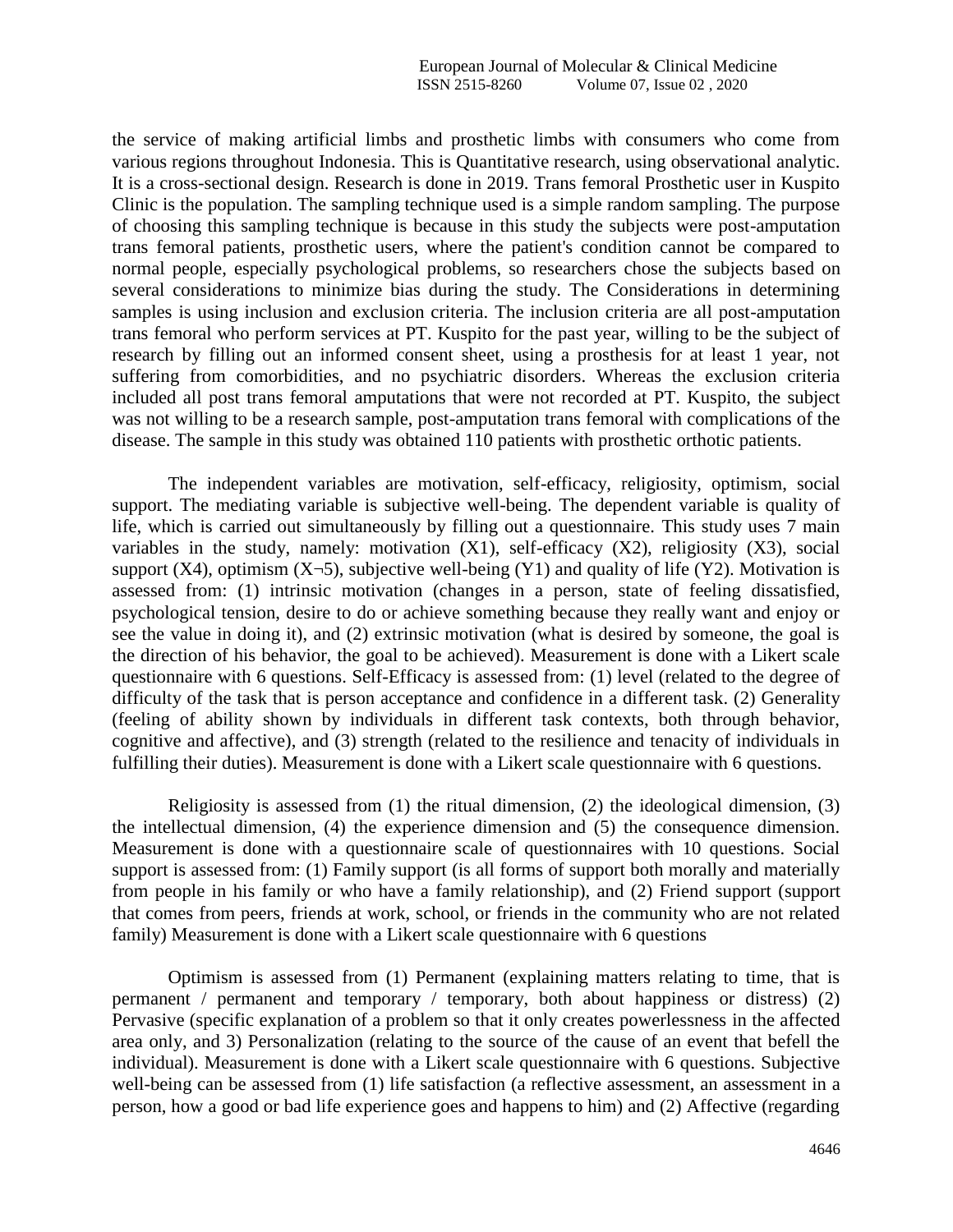emotions, moods) and the individual's feelings. Measurement is done with a Likert scale questionnaire with 6 questions. The Quality of life is measure with WHOQOL-BREF instrument. The questionnaire consisted of 4 domains and consisted of 28 question items.

Validity test in this study uses the SPSS (Statistical Program for Social Science) program Ver. 21.0. Validity test conducted on 35 patients post-amputation trans femoral obtained results that questionnaire is valid and can be used for research data collection as shown in table 1.

|                       | Table 1. Validity Test Result |           |       |  |  |
|-----------------------|-------------------------------|-----------|-------|--|--|
| Variable              | Correlatio                    | Conclusio |       |  |  |
|                       | n                             |           | n     |  |  |
|                       | Coefficient                   |           |       |  |  |
| Motivation            | 0.556                         | 0.334     | Valid |  |  |
| Self-Efficacy         | 0.566                         | 0.344     | Valid |  |  |
| Religiosity           | 0.571                         | 0.344     | Valid |  |  |
| Social support        | 0.709                         | 0.344     | Valid |  |  |
| Optimism              | 0.677                         | 0.344     | Valid |  |  |
| Subjective Well being | 0.679                         | 0.344     | Valid |  |  |

To test the reliability of the instrument, the researchers used Alpha Chronbach with the help of the SPSS Version 21. The questionnaire is reliable and can be used for research data collection as shown is table 2.

|                       | Table 2. Result of Reliability Test |          |          |  |  |  |
|-----------------------|-------------------------------------|----------|----------|--|--|--|
| Variable              | Alpha                               | Critical |          |  |  |  |
|                       | Cronbach                            | value    |          |  |  |  |
| Motivation            | 0.735                               | 0.70     | Reliable |  |  |  |
| Self-Efficacy         | 0.814                               | 0.70     | Reliable |  |  |  |
| Religiosity           | 0.842                               | 0.70     | Reliable |  |  |  |
| Social support        | 0.876                               | 0.70     | Reliable |  |  |  |
| Optimism              | 0.785                               | 0.70     | Reliable |  |  |  |
| Subjective Well being | 0.846                               | 0.70     | Reliable |  |  |  |

Structural Equation Modeling using AMOS 20 is used to analyze Each dependent and independent variable can be in the form of factors or constructs that are built from several indicators (Ferdinand, 2015). Hypothesis testing is done by statistical analysis of path analysis.

The shape of the relationship between variables is shown in Figure 1.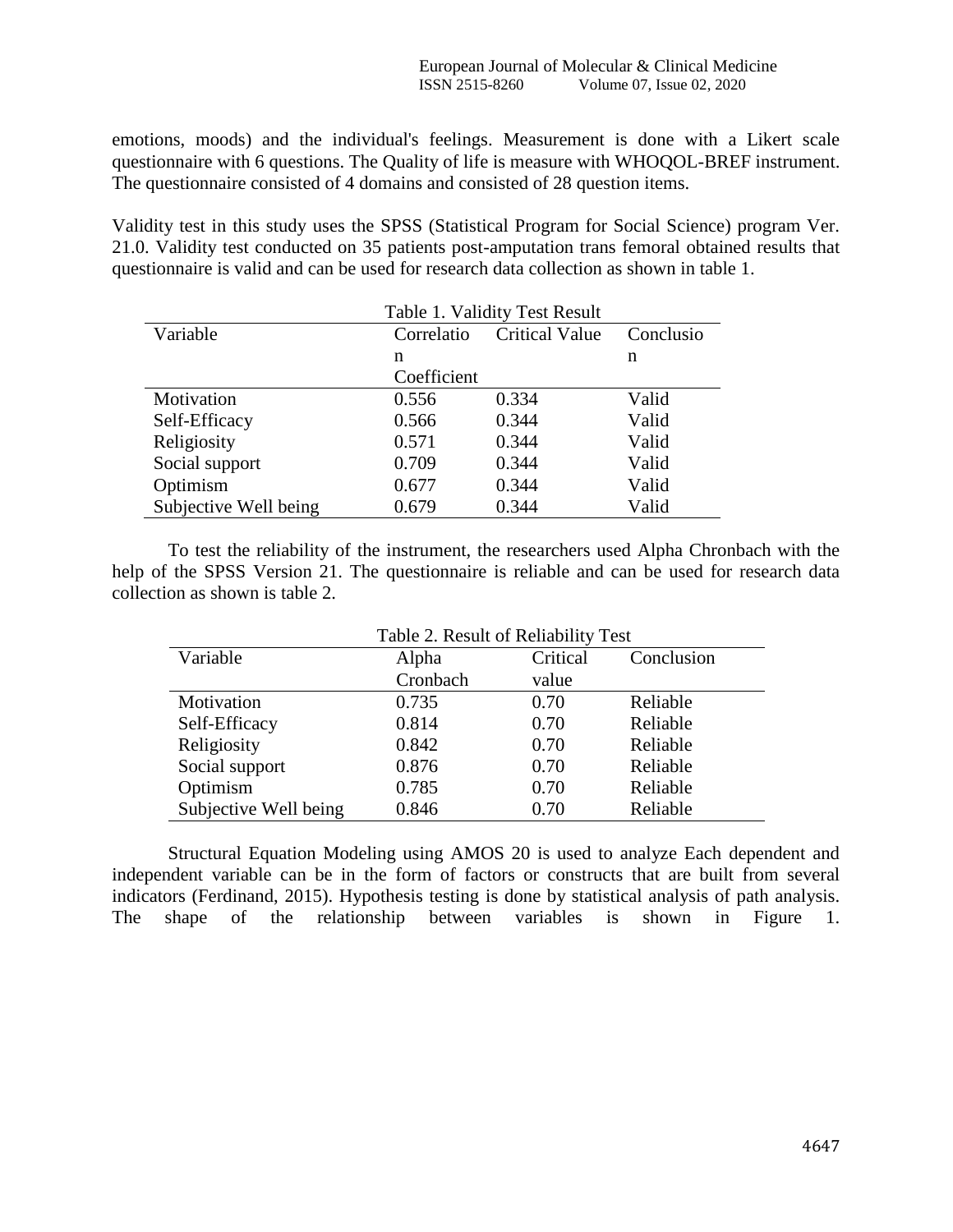

Figure 1. Path Analysis Diagram

Information:

- Y1: Subjective well Being
- Y2: Quality of Life
- X1: Motivation
- X2: Self efficacy
- X3: Religiosity
- X4: Social Support
- X5: Optimism
- $\gamma Y_1X_1$ : Coefficient of the variable path X1 with respect to Y1
- $\gamma Y_1X_2$ : Coefficient of variable path X2 with respect to Y1
- $\gamma$ Y<sub>1</sub>X<sub>3</sub>: Path coefficient of variable X3 to Y1
- $\gamma$ Y<sub>1</sub>X<sub>4</sub>: Path coefficient of variable X4 to Y1
- $\gamma$  Y<sub>1</sub>X<sub>5</sub>: Coefficient of the variable path X5 to Y1
- $\gamma Y_2X_1$ : Coefficient of variable path X1 with respect to Y2
- $\gamma$ Y<sub>2</sub>X<sub>2</sub>: The coefficient of the variable path X2 to Y2
- $\gamma$ Y<sub>2</sub>X<sub>3</sub>: he coefficient of the variable path X3 to Y2
- $\gamma$ Y<sub>2</sub>X<sub>4</sub> : Coefficient of the variable path X4 with respect to Y2
- $\gamma$ Y<sub>2</sub>X<sub>5</sub> : Coefficient of the variable path X5 with respect to Y2
- $\beta$  Y<sub>2</sub>Y<sub>1</sub>: variable path coefficient with respect to Y2
- e1&e2 : Residues (Other Factors)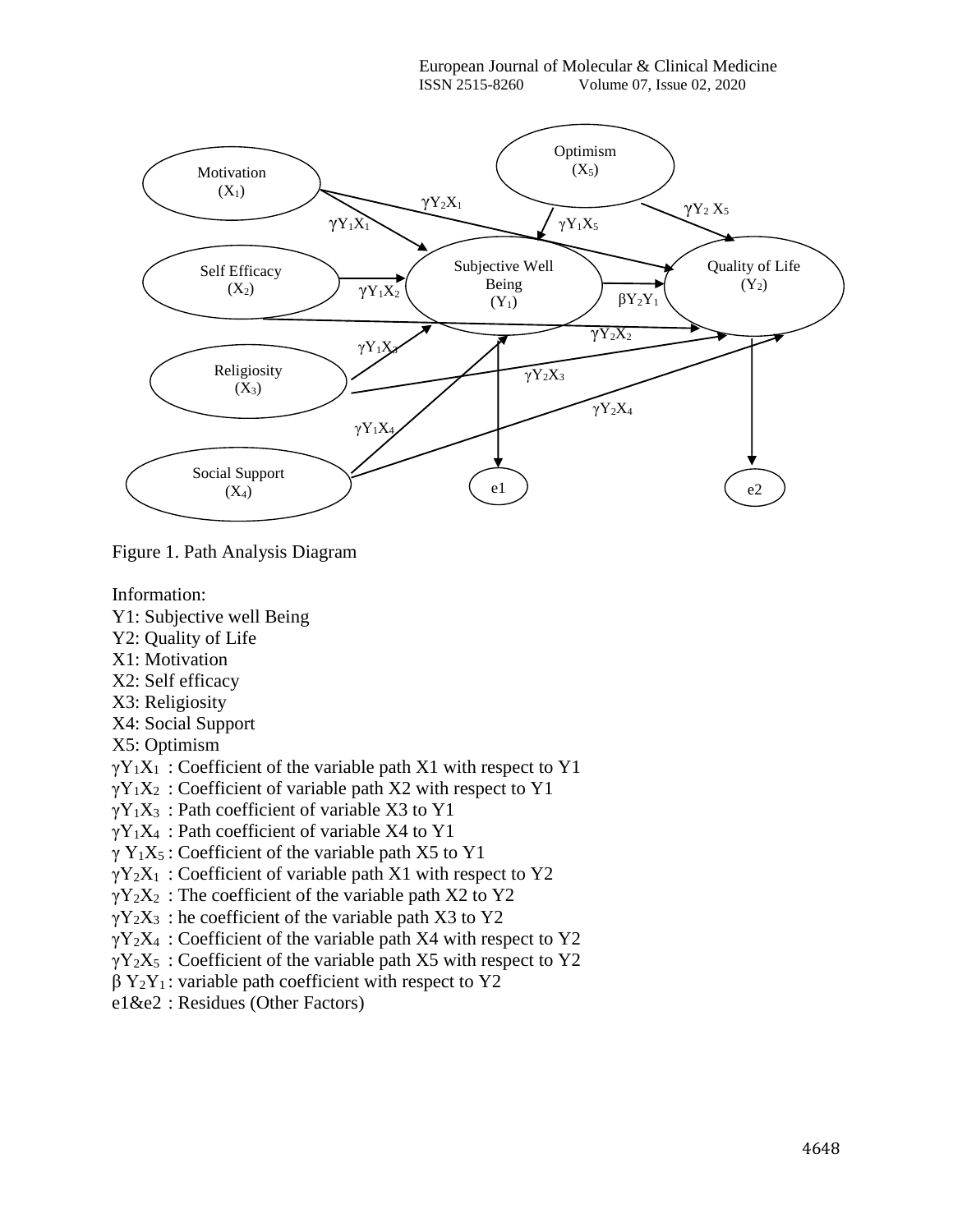# **RESULT**

# *Description of Respondent*

The study was conducted at PT. Kuspito Prosthetic Orthotic in Karanganyar with a sample of 110 respondents, obtained a sample of 110 respondents. Table 3 shows the description of the characteristics of respondents.

| Table 3. The Characteristics of Respondents ( $n = 110$ ) |
|-----------------------------------------------------------|
| f<br>Characteristic<br>$\frac{0}{0}$                      |
| Gender                                                    |
| 48<br>a. Female<br>43.6                                   |
| 62<br>b. Male<br>56.4                                     |
| Age                                                       |
| a. $21 - 30$ years<br>29<br>26.4                          |
| 22.7<br>$31 - 40$ years<br>25<br>$\mathbf b$ .            |
| 38<br>34.5<br>$41 - 50$ years<br>$\mathbf{c}$ .           |
| d. $>50$ years<br>18<br>16.4                              |
| Religion                                                  |
| a. Islam<br>79<br>71.8                                    |
| b. Christian<br>18<br>16.4                                |
| c. Catholic<br>11<br>10.0                                 |
| $\overline{2}$<br>1.8<br>d. Hindu                         |
| Occupation                                                |
| a. Does not work<br>28<br>25.5                            |
| 38.2<br>42<br>b. Entrepreneur                             |
| 33<br>c. Private<br>30.0                                  |
| $\overline{7}$<br>d. Civil Servant<br>6.3                 |
| Education                                                 |
| a. 6 Year School<br>13<br>11.8                            |
| 12<br>20<br>b. 9 Year School                              |
| 49<br>44.6<br>c. 12 Year School                           |
| 26<br>23.6<br>d. Higher Education                         |
| Marital status                                            |
| a. Single<br>26<br>23.6                                   |
| b. Married<br>84<br>76.4                                  |
| Motivation                                                |
| High (if $\geq$ mean value)<br>52<br>47.3<br>a.           |
| 58<br>52.7<br>Low<br>$\mathbf{b}$ .                       |
| Self Efficacy                                             |
| High (if $\geq$ mean value)<br>54<br>49.1<br>a.           |
| 56<br>50.9<br>b. Low                                      |
| Religiosity                                               |
| 59<br>53.6<br>High (if $\geq$ mean value)<br>$a$ .        |
|                                                           |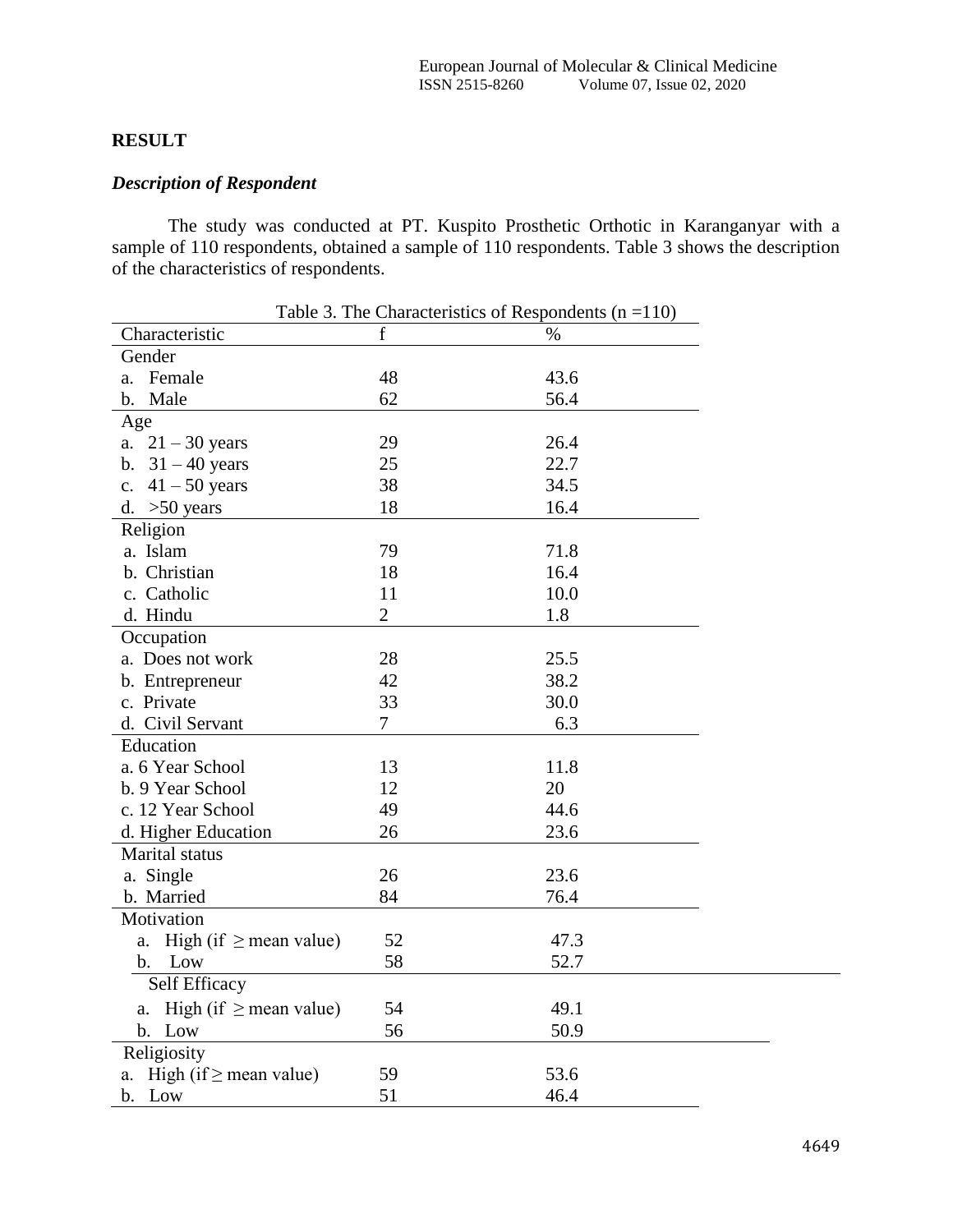| Social Support                    |    |      |
|-----------------------------------|----|------|
| a. High (if $\geq$ mean value)    | 58 | 52.7 |
| b. Low                            | 52 | 47.3 |
| Optimism                          |    |      |
| a. High (if $\geq$ mean value)    | 60 | 54.5 |
| b. Low                            | 50 | 45.5 |
| Subjective Well Being             |    |      |
| High (if $\geq$ mean value)<br>a. | 64 | 58.2 |
| b. Low                            | 46 | 41.8 |
| Quality of life                   |    |      |
| a. Good (if $\geq$ mean value)    | 64 | 58.2 |
| b. Less                           | 46 | 41.8 |
| Cause of amputation               |    |      |
| a. Traffic accident               | 91 | 82.7 |
| b. Diabetes Mellitus              | 17 | 15.5 |
| c. Bone Tumor Disease             | 2  | 1.8  |

Source: Primary data processed, 2019

The results showed that the majority of respondents were male as many as 62 people (56.4%) with ages between 41-50 years as many as 38 people (34.5%), Muslim as many as 79 people (71.8%), working in the entrepreneurship sector is 42 people (38.2%), has a high school education of 49 people (44.6%) and is married with 84 people (76.4%), has a low motivation of 58 people (52.7%), with self low efficacy as many as 56 (50.9%), have strong religiosity as many as 59 people (53.6%), with strong social support as many as 58 people (52.7%), have high optimism as many as 60 people (54.5%) , with high subjective well being as many as 64 people (58.2%), and with good quality of life as many as 64 people (58.2%).

#### *Path Diagram*

After developing the theory-based model, the next step is to arrange the model in the form of a path diagram to be estimated using the AMOS program. Figure 2 show the path diagram.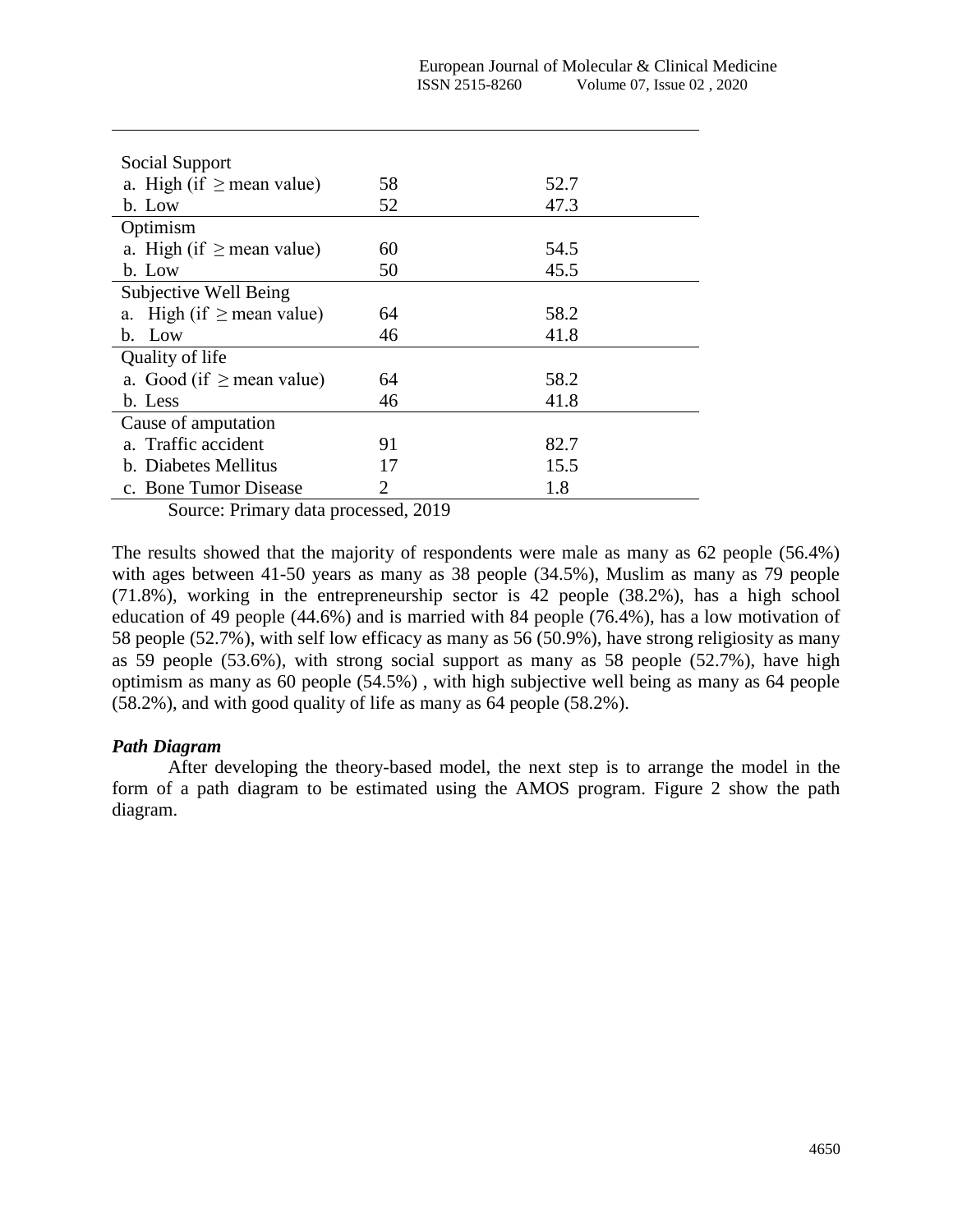

Figure 2. Path diagram

#### *Fit Model Analysis*

The initial stage of the Structural Equation Model analysis is testing whether the hypothesized model is supported by empirical data. This test is commonly known as the Goodness Of Fit test. Models that do not meet the Goodness Of Fit criteria show that the resulting output is still biased, not yet showing the true value. Based on observations in Figure 2, full model analysis the model is fit.

Structural model CMIN / DF value is 1.360 indicates that the good fit model meets the required criteria. This means that the model is quite fit and feasible to use, because in testing the suitability of all models if only one is fit, this research is already compatible with the data (Ferdinand, 2015).

#### *Assessing the Problem of Identifying the Measurement Model*

| Direction of Influence |  | Standard<br>Estimate           | CR    | P-value         | Fortification |       |
|------------------------|--|--------------------------------|-------|-----------------|---------------|-------|
| Intrinsic              |  | $\leftarrow$ Motivation        | 0.618 | $\overline{a}$  |               | Valid |
| Extrinsic              |  | $\leftarrow$ Motivation        | 0.595 | 7.582           | 0,000         | Valid |
| Family                 |  | $\leftarrow$ Social Support    | 0.692 |                 |               | Valid |
| Friend                 |  | $\leftarrow$ Social Support    | 0.685 | 8.676           | 0,000         | Valid |
| Level                  |  | $\leftarrow$ --- Self-Efficacy | 0.634 | $\qquad \qquad$ | -             | Valid |
| Generality             |  | <--- Self-Efficacy             | 0.593 | 7.627           | 0.000         | Valid |

#### Table 4. Exogenous Variables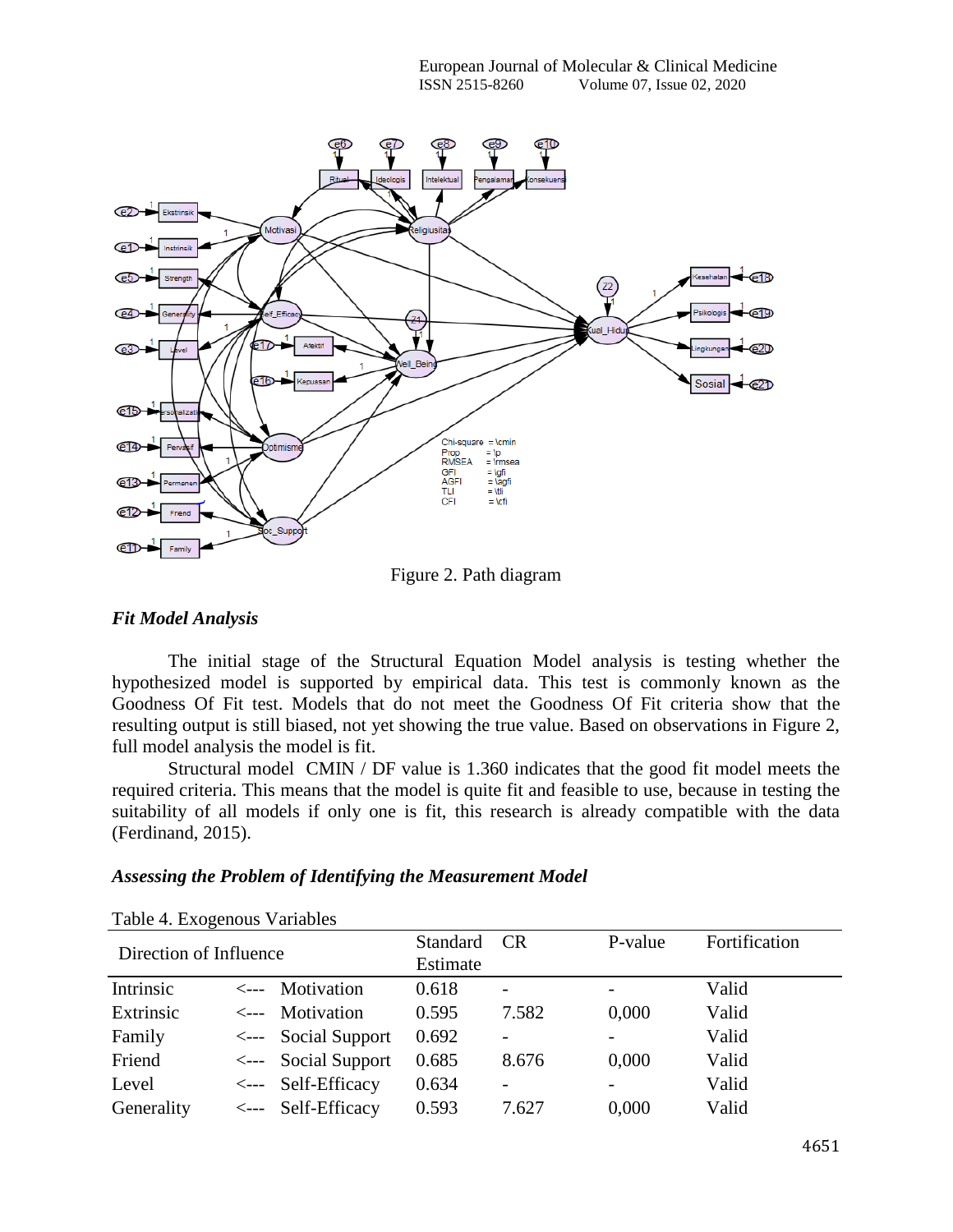|                               |       |                                | ISSN 2515-8260 |                          | Volume 07, Issue 02, 2020 |       |
|-------------------------------|-------|--------------------------------|----------------|--------------------------|---------------------------|-------|
|                               |       |                                |                |                          |                           |       |
| Strength                      |       | $\leftarrow$ --- Self-Efficacy | 0.629          | 7.862                    | 0,000                     | Valid |
| Permanent                     | <---- | Optimism                       | 0.748          | $\overline{\phantom{0}}$ | $\qquad \qquad -$         | Valid |
| Pervasive                     |       | <--- Optimism                  | 0.734          | 9.545                    | 0,000                     | Valid |
| Personalization <--- Optimism |       |                                | 0723           | 9.426                    | 0,000                     | Valid |
| Ideological                   |       | $\leftarrow$ Religiosity       | 0.666          | 8.159                    | 0.000                     | Valid |
| Intellectual                  |       | $\leftarrow$ Religiosity       | 0.680          | 8.261                    | 0.000                     | Valid |
| Experience                    |       | $\leftarrow$ Religiosity       | 0.597          | 7.672                    | 0.000                     | Valid |
| Ritual                        |       | $\leftarrow$ Religiosity       | 0.655          | $\overline{\phantom{0}}$ | -                         | Valid |
| consequences                  | <---  | Religiosity                    | 0.679          | 8.258                    | 0.000                     | Valid |

European Journal of Molecular & Clinical Medicine

The CR values shown in table 4 for all indicators show values  $> 1.96$ , so the p-value <0.05 concludes that the indicators making up the exogenous variables are valid. All Estimate Standard values show positive values, this shows that the indicators of each exogenous variable have the same direction, not negate / reverse.

- 1. Motivation variables will be shown by both Instructional and Extracurricular indicators, this is because the standard estimate values are both positive (unidirectional)
- 2. Variable Social Support will be well demonstrated by a good indicator of Family and Friend, this is because the standard estimate value is both positive (unidirectional)
- 3. The Self Efficacy variable will be well indicated by good Level, Generality and Strength indicators, this is because the standard estimate value of the three is positive (unidirectional)
- 4. The optimism variable will be well demonstrated by a good indicator of Permanent, Pervasive and Personalization, this is because the standard estimate value of the three is positive (unidirectional)
- 5. The variable of religiosity will be well shown by good ideological, intellectual, experience, ritual and consequence indicators, this is because the sixth standard estimate is positive (unidirectional)

| Direction of Influence       |                  |                       | Standard<br>Estimate | <b>CR</b> | $P_{-}$<br>value | Information   |
|------------------------------|------------------|-----------------------|----------------------|-----------|------------------|---------------|
|                              |                  |                       |                      |           |                  |               |
| Satisfaction                 | $\leftarrow$ --- | Subjective Well Being | 0.463                |           |                  | Valid         |
| Affective                    | $\leftarrow$ --- | Subjective Well Being | 0.515                | 6.562     |                  | 0,000 Valid   |
| Physical                     | $\leftarrow$ --- | Subjective Well Being | 0.685                |           |                  | Valid         |
| $Psychological \leftarrow -$ |                  | Subjective Well Being | 0704                 | 8.526     |                  | 0,000 Valid   |
| Environment                  | $\leftarrow$ --- | Subjective Well Being | 0701                 | 8.498     |                  | $0,000$ Valid |
| Social                       | $\leftarrow$ --- | Subjective Well Being | 0.752                | 8.938     |                  | 0,000 Valid   |

Table 5. Endogenous Variables

From the results of the analysis of the influence of endogenous variables with their indicators shown in table 5, CR value for all indicators show values  $> 1.96$ , so the p-value  $< 0.05$ concludes that the indicators making up the endogenous variables are valid. All Estimate Standard values indicate positive values, this shows that the indicators for each endogenous variable have the same direction, not negate / reverse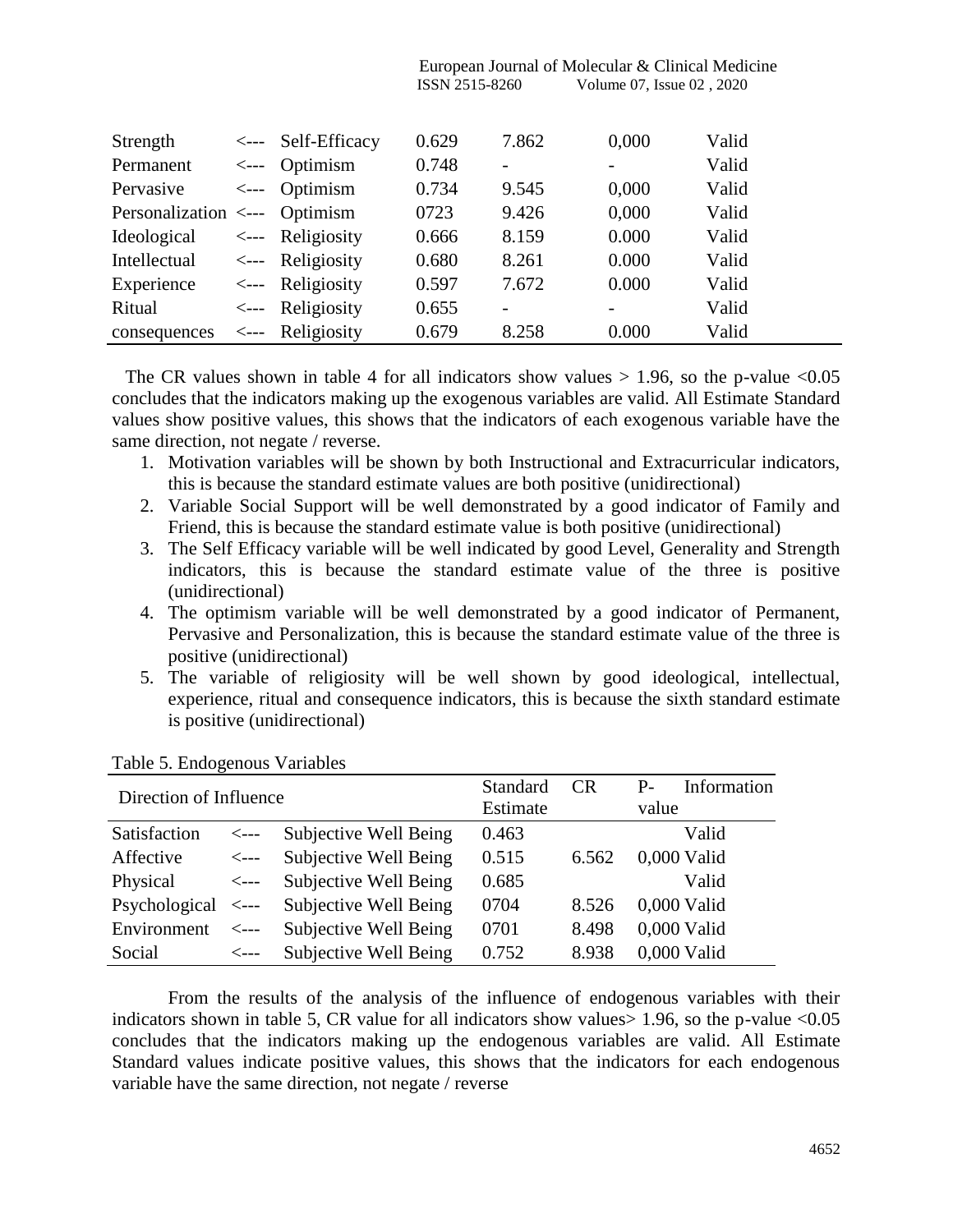The Subjective Well Being variable will be shown by the Satisfaction and Affective indicators, this is because the standard estimate value is both positive. The Quality of Life variable will be well demonstrated by good Physical, Psychological, Environmental and Social indicators, this is because the fourth standard estimate value is positive (unidirectional)

## *Structural Model*

Testing this hypothesis is based on processing research data using SEM analysis by analyzing regression values (regression weights analysis structural equation modeling) . Table 6 Show the results of data processing. The results is hypothesis is accepted. Five hypotheses are proposed, which are discussed as follows:

- 1. The influence of motivation on subjective well being The analysis shows that the CR value on the influence of motivation on subject well being in the table is  $5.541 > 1.96$  with a value of  $p = 0.000 < 0.05$  so that it can be stated that motivation has a positive effect on subjective well being in prosthetic users.
- 2. The effect of self efficacy on subjective well being The analysis shows that the value of CR on the effect of self efficacy on subject well being in the table is  $6.577 > 1.96$  with a value of  $p = 0.000 \le 0.05$  so that it can be stated that self efficacy has a positive effect on subjective well being in prosthetic users.
- 3. The influence of religiosity on subjective well being The results of the analysis show that the CR value on the effect of religiosity on subject well being in the table is  $7.246 > 1.96$  with a value of  $p = 0.000 < 0.05$  so that it can be stated that religiosity has a positive effect on subjective well being in prosthetic users.
- 4. The influence of social support on subjective well being The analysis shows that the CR value on the influence of social support on subject well being in the table is  $6.037 > 1.96$  with a value of  $p = 0.000 < 0.05$  so it can be stated that social support has a positive effect on subjective well being in prosthetic users.
- 5. The influence of optimism on subjective well being The results of the analysis show that the CR value on the effect of optimism on subject well being in the table is  $7.353 > 1.96$  with a value of  $p = 0.000 < 0.05$  so that it can be stated that optimism has a positive effect on subjective well being in prosthetic users.
- 6. The influence of motivation on quality of life The analysis shows that the CR value on the influence of motivation on quality of life in the table is  $5.560 > 1.96$  with a value of  $p = 0.000 < 0.05$  so it can be stated that motivation has a positive effect on quality of life in prosthetic users.
- 7. Effect of self efficacy on quality of life The results of the analysis show that the CR value on the effect of self efficacy on quality of life in the table is  $6.851 > 1.96$  with a value of  $p = 0.000 < 0.05$  so it can be stated that self efficacy has a positive effect on quality of life in prosthetic users.
- 8. The influence of religiosity on quality of life The results of the analysis show that the CR value on the effect of religiosity on quality of life in the table is  $7.217 > 1.96$  with a value of  $p = 0.000 < 0.05$  so that it can be stated that religiosity has a positive effect on quality of life in prosthetic users.
- 9. The influence of social support on quality of life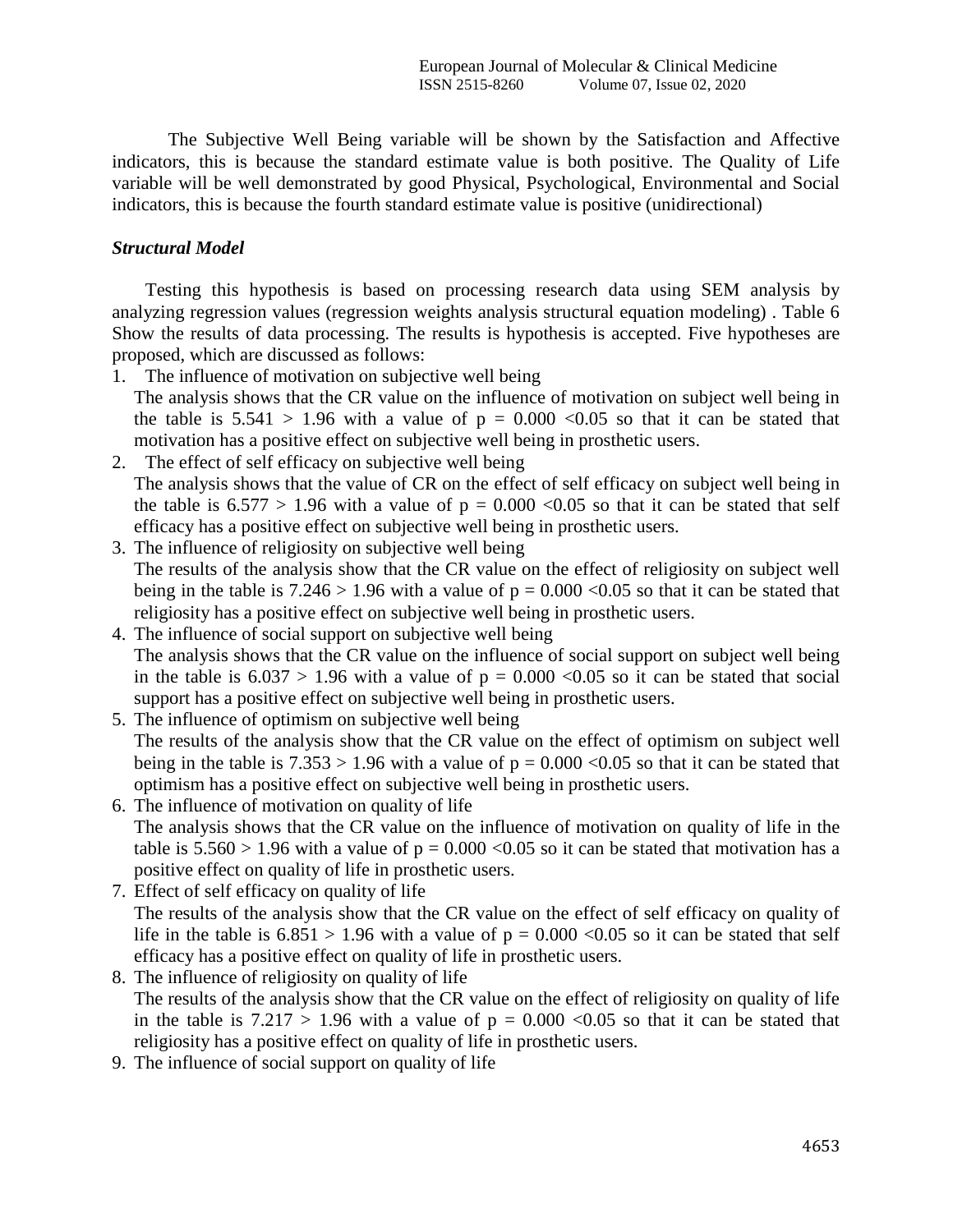The analysis shows that the CR value on the influence of social support on quality of life in the table is  $6.223 > 1.96$  with a value of  $p = 0.000 < 0.05$  so it can be stated that social support has a positive effect on quality of life in prosthetic users.

#### 10. The effect of optimism on quality of life

The analysis shows that the CR value on the influence of optimism on quality of life in the table is 7.353> 1.96 with a value of  $p = 0.000 \le 0.05$  so it can be stated that optimism has a positive effect on quality of life in prosthetic users.

- 11. The influence of subjective well being on the quality of life The analysis shows that the value of CR on the influence of subjective well being on quality of life in the table is  $5.727 > 1.96$  with a value of  $p = 0.000 < 0.05$  so it can be stated that subjective well being has a positive effect on quality of life in prosthetic users.
- 12. The influence of motivation on quality of life in prosthetic users through subjective well being .

| Table 0. Diffect Effect test results |                  |                             |          |           |       |             |
|--------------------------------------|------------------|-----------------------------|----------|-----------|-------|-------------|
| Direction of Influence               |                  |                             | Standard | <b>CR</b> | $P-$  | Information |
|                                      |                  |                             | Estimate |           | value |             |
| Subjective Well Being                |                  | <--- Motivation             | .146     | 5,541     | .000  | Significant |
| Subjective Well Being                |                  | $\leftarrow$ Self Efficacy  | .225     | 6,577     | .000  | Significant |
| Subjective Well Being                | $\leftarrow$     | Religiosity                 | .426     | 7,246     | .000  | Significant |
| Subjective Well Being                |                  | $\leftarrow$ Social Support | .215     | 6,037     | .000  | Significant |
| Subjective Well Being                | $\leftarrow$ --- | Optimism                    | .420     | 7,353     | .000  | Significant |
| Quality of life                      | $\leftarrow$ --- | Subjective Well Being       | .060     | 5,727     | .000  | Significant |
| Quality of life                      |                  | $\leftarrow$ Optimism       | .267     | 7,559     | .000  | Significant |
| Quality of life                      | <b>&lt;---</b>   | Motivation                  | .92      | 5,560     | .000  | Significant |
| Quality of life                      | <---             | Religiosity                 | .236     | 7,217     | .000  | Significant |
| Quality of life                      | <---             | Social Support              | .149     | 6,223     | .000  | Significant |
| Quality of life                      | $\leftarrow$ --  | Self Efficacy               | .156     | 6,851     | .000  | Significant |

| Table 6. Direct Effect test results |  |  |  |  |
|-------------------------------------|--|--|--|--|
|-------------------------------------|--|--|--|--|

Source: Primary data processed, 2019

Table 7 shows test result of the hypothesis for this Indirect effect is to analyze the value of the *critical* ratio and the probability value (p) of the data processing compared with the statistical constraints required, ie above 1.96 for CR values and below 0.05 for p values.

| Direction of Influence |           |            |                  | ES                    | <b>CR</b> | p     | Label |             |
|------------------------|-----------|------------|------------------|-----------------------|-----------|-------|-------|-------------|
| QOL                    | <---      | <b>SWB</b> | <---             | Motivation            | 0.020     | 3,965 | 0,000 | Significant |
| QOL                    | <i>——</i> | <b>SWB</b> | $\leftarrow$ --- | <b>Self Efficacy</b>  | 0.042     | 4,345 | 0,000 | Significant |
| QOL                    | <---      | <b>SWB</b> | $\leftarrow$ --  | Religiosity           | 0.061     | 4,484 | 0,000 | Significant |
| QOL                    | <---      | <b>SWB</b> | $\leftarrow$ --- | <b>Social Support</b> | 0.028     | 4.112 | 0,000 | Significant |
| QOL                    | <---      | <b>SWB</b> | <---             | Optimism              | 0.065     | 4,504 | 0,000 | Significant |

Table 7. Indirect Effect Test Results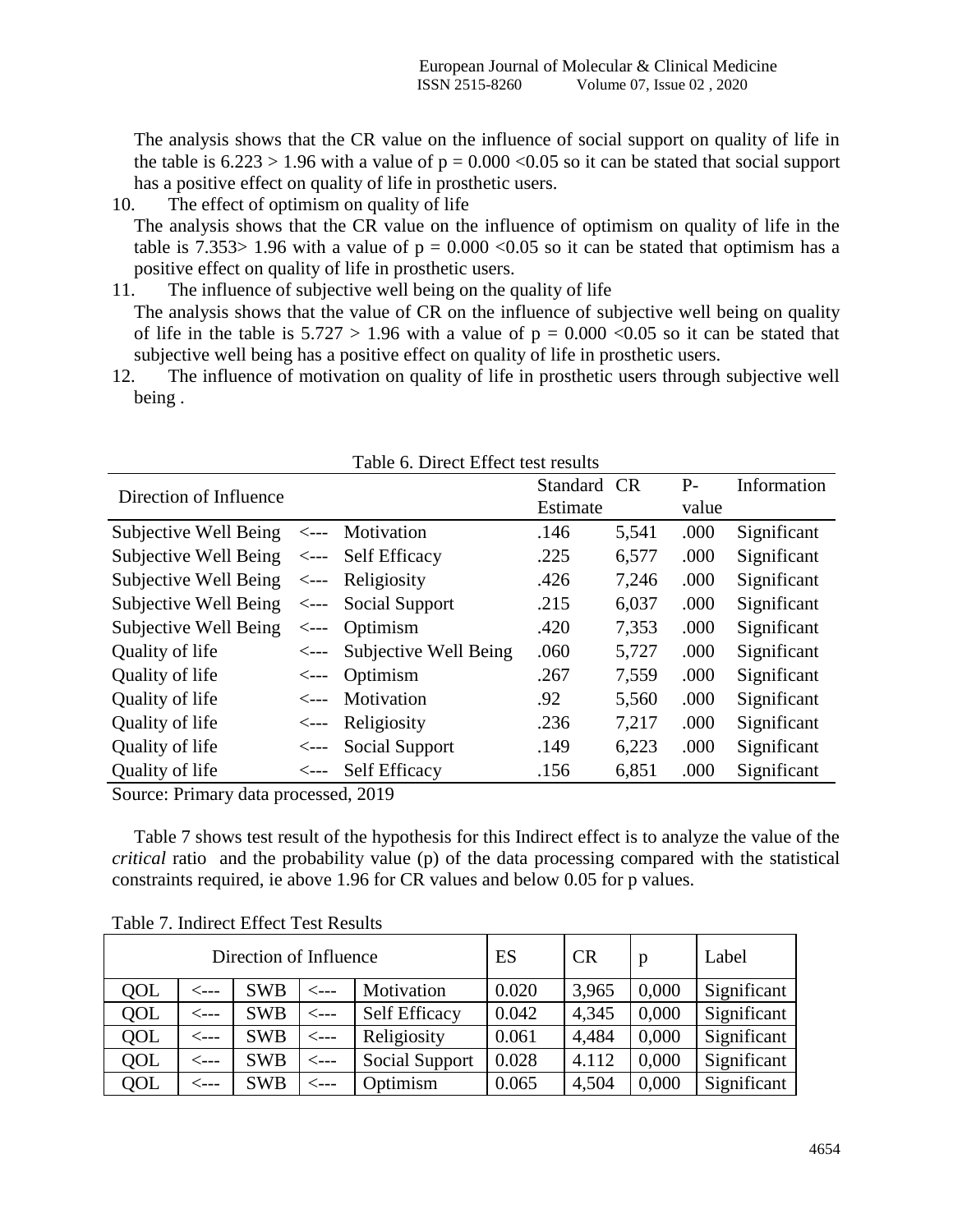- 1. The influence of motivation on quality of life in prosthetic users through subjective wellbeing. Sobel Test shows that the CR value in the table is 3.965> t table is 1.980 with a value of  $p = 0.000 \le 0.05$  so it can be stated that motivation affects the quality of life in prosthetic users through subjective well being .
- 2. The effect of *self efficacy* on quality of life in prosthetic users through subjective well being. Sobel Test shows that the CR value in the table is  $4.345 > t$  table is 1.980 with a value of  $p =$ 0.000 <0.05 so it can be stated that *self efficacy* affects the quality of life in prosthetic users through *subjective well being*.
- 3. The influence of religiosity on quality of life in prosthetic users through *subjective well being.*  Sobel Test shows that the CR value in the table is  $4.484>$  t table is 1.980 with a value of  $p =$ 0.000 <0.05 so it can be stated that religiosity affects the quality of life in prosthetic users through *subjective well being* .
- 4. The effect of *social support* on quality of life in prosthetic users through *subjective well being.* Sobel Test shows that the CR value in the table is 4.112> t table is 1.980 with a value of p = 0.000 <0.05 so it can be stated that *social support* affects the quality of life in prosthetic users through *subjective well being* .
- 5. The effect of optimism on quality of life in prosthetic users through *subjective well-being.*  Sobel Test shows that the CR value in the table is  $4.504 > t$  table is 1.980 with a value of  $p =$  $0.000 \leq 0.05$  so it can be stated that optimism affects the quality of life in prosthetic users through *subjective well being* .

#### **DISCUSSION**

The participation motivation had a positive effect and significant effect on psychological well-being and subjective well-being of golf participants in Korea. Motivation is the tendency to act voluntary to achieve goals (Nhat, Van, & Huu, 2013), the better the motivation that exists in a person will cause individuals to develop abilities in the process of making decisions, able to understand, understand and overcome the consequences of decisions that have been taken as well as searching for the meaning of the event (Frielink, Schuengel, & Embregts, 2017). Motivation and hope are one of the factors that can improve patient compliance to recover in an effort to increase the quality of life of patients. Motivation impulses act to achieve certain goals (Warsyah Saputra, Widjasena, & Wahyuni, 2014), while hope is a desire to be achieved by humans. Motivation and hope are needed to help someone improve adherence in undergoing therapy in an effort to increase the quality of life of patient.

In this study the research subjects were people with disabilities where with a high motivation in themselves they would be able to increase productivity so as to increase Subjective well being. Subjective well being felt by individuals influences them in gathering and recalling information about their work. Motivation also affects the level of one's welfare because with motivation the work had done will be more productive. Self-efficacy affects the mechanism of human behavior, if a person believes in having the ability to produce something desired then the individual will try to achieve it, but if the individual does not have the confidence to produce something desired then he will not try to realize it. Self-efficacy is important for patients to be able to deal with all the changes that occur, by having high self-efficacy, the patient has a strong belief to always be able to face all the changes and responsibilities in dealing with periods of development in his life.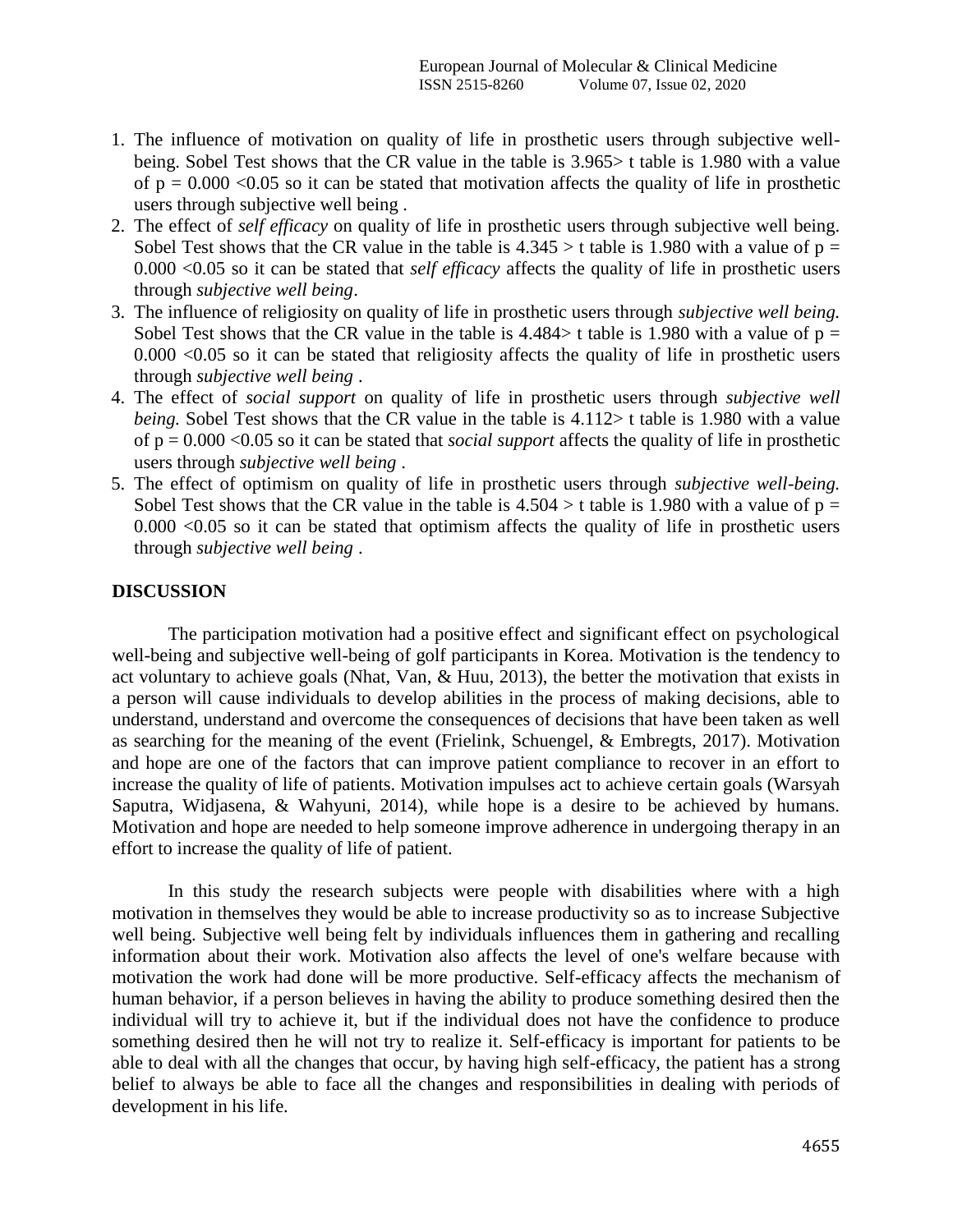Self-efficacy is a self-assessment of the ability of self to regulate and carry out the actions needed to achieve specified performance. This happens because they believe that the actions taken can achieve the desired results, even though they have little incentive to act or to endure difficulties (Bandura, 2009). Individuals who have strong confidence and stability in their ability to carry out a task will continue to survive in their business despite many difficulties and challenges (Suharsono & Istiqomah, 2014). Persons with disabilities in the context of social life, need attention and support for social processes in these individuals so that they feel accepted and can increase self-efficacy (Jarmitia et al., 2016). Self-efficacy allows patients to feel, think, motivate themselves and behave in relation to their health. Empowerment of persons with disabilities needs to be done thoroughly involving various relevant parties according to their potential and needs so that people with disabilities are expected to be independent in the economic and social aspects that will have an impact on their well-being.

Religiosity is a complex integration between religious knowledge, feelings and religious actions in a person (Susanti, 2015). Religiosity is positively related to life satisfaction, this is because people believe that by implementing religious teachings, the level of happiness becomes higher than people who do not practice their religious teachings well (Murphy et al., 2000). Religiosity has a positive effect on various aspects of subjective well being. The emotional intelligence, self-efficacy, and religiosity affect adolescent subjective well-being. (Adeyemo & Adeleye, 2008)

Social support can come from the environment, friends and the most important thing is family, parents. If the individual is received and valued positively, then the individual tends to be able to develop a positive attitude towards himself and the individual is able to live independently in the midst of a harmonious broad society (Kumalasari & Ahyani, 2012). Research which examines the social support influence subjective well-being, it is mediated by self-efficacy and self-esteem (Xi, Wang, & Jia, 2017).

For individual in life, person need social support, and it is needed to managed psychological problems (Yasin & Dzulkifli, 2010). Factor that causes a lot of psychological problems one of them is deficiency in social support. People with disabilities in daily life are often found psychological problems related to the physical body, with social support it is expected that persons with disabilities feel cared for and valued as part of the group. Then, social support can help to increase health of individuals who come from people who have positive experiences, play an active role in social life and are able to cope with stress. Subjective wellbeing is an evaluation of an individual's psychological well-being . Subjective well-being has two elements, namely affective and cognitive assessment. If the person feels affective happily and cognitively he thinks his life is satisfying then it can be categorized as having a high subjective well-being.

I ndividuals are optimistic when facing difficulties will continue to try to achieve goals and will adjust to the situation at hand by using effective coping strategies to achieve desired goals. Individuals, who are optimistic and pessimistic, have different ways of dealing with problems and facing challenges, ways and results obtained in solving difficulties encountered. Optimists when facing challenges will face them with confidence and perseverance, although progress in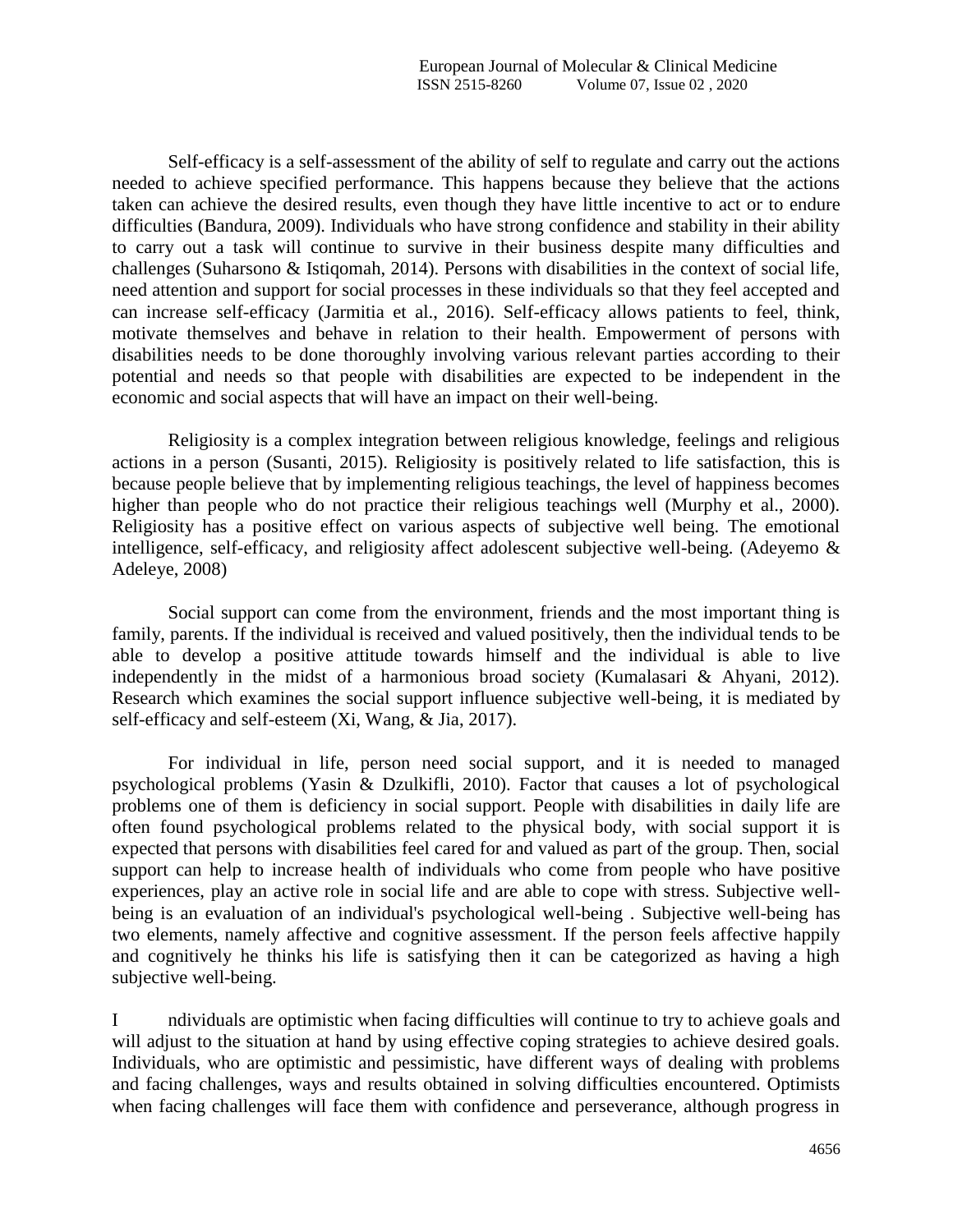resolving these challenges is slow because they believe difficulties can be handled. Research about the relationship between optimism and HRQoL (Kreis et al., 2015), this result shows that optimism affects the Health Related quality of life. Optimism is expected that there will be more virtue than terrible that will happen (Aprilianti, Rachmawati, & Pratiwi, 2018).

The high level of optimism is related to subjective well-being when faced with difficulties. High level of optimism has an impact on psychological well-being when facing negative effects on the stress that an individual goes through (Zou, Hu, & McCoy, 2014). A person with a disability is vulnerable to stress so they feel useless. With optimism, people with disabilities are able to adjust their behavior according to what they want and distance themselves from what is not desired. The more important the goal is for someone, the greater the value in motivating individuals. Without having a goal, a person has no reason to act.

Self efficacy, religiosity, and optimism have an influence on the quality of life this means increasing Self-efficacy , religiosity, and optimism will further improve the quality of life in prosthetic user. Quality of work life and self-efficacy is significantly related (Mahmoudi, Rostami, Mahmoudjanloo, & Jahani, 2017). overcome variety of situations that arise in his life people need self efficacy (Bandura & Locke, 2003). Optimism is related to psychological wellbeing significantly positive (Horney et al., 2011) and pessimism is related to less quality of life (Petersen, et al ., 2008).

WHO has emphasized spirituality, and the religious dimensions of patient life must be an integral part of patient management (Arrey, Bilsen, Lacor, & Deschepper, 2016). Spiritual needs show that basically man must find meaning, purpose, and value in their lives. Study in advanced cancer patient with the result that total spiritual struggle, spiritual search, and spiritual problems are each related with quality of life (Winkelman et al., 2011). There is research which states that religiosity effect improving the quality of life (Wildes, Miller, de Majors, & Ramirez, 2009). Quality of life is an ability to do functionally in perception of health (Pinto, Fumincelli, Mazzo, Caldeira, & Martins, 2017). Quality of life is a personal statement about a person's characteristics, satisfaction, adaptation to change, or perception of health and well-being (Ertekin Pinar, Demirel, Yildirim, & Daglar, 2019).

Subjective well-being is an evaluation of an individual's psychological well-being. Subjective well-being has two elements, namely affective and cognitive assessment. If the person feels affective happily and cognitively he thinks his life is satisfying then it can be categorized as having a high subjective well-being. Affective elements are regarding emotions, moods and feelings of the individual. While the cognitive element is overall life satisfaction and also specifically or in certain parts, such as his work life or relationship with other individuals (Seligman, 2006). This means that the better quality of life of people with disabilities is due to their real work in daily life. Quality of life is to provide an opportunity to live comfortably, maintain physiological conditions that must be balanced with psychological conditions in everyday life. Improving subjective well-being will make the better the quality of life of prosthetic user.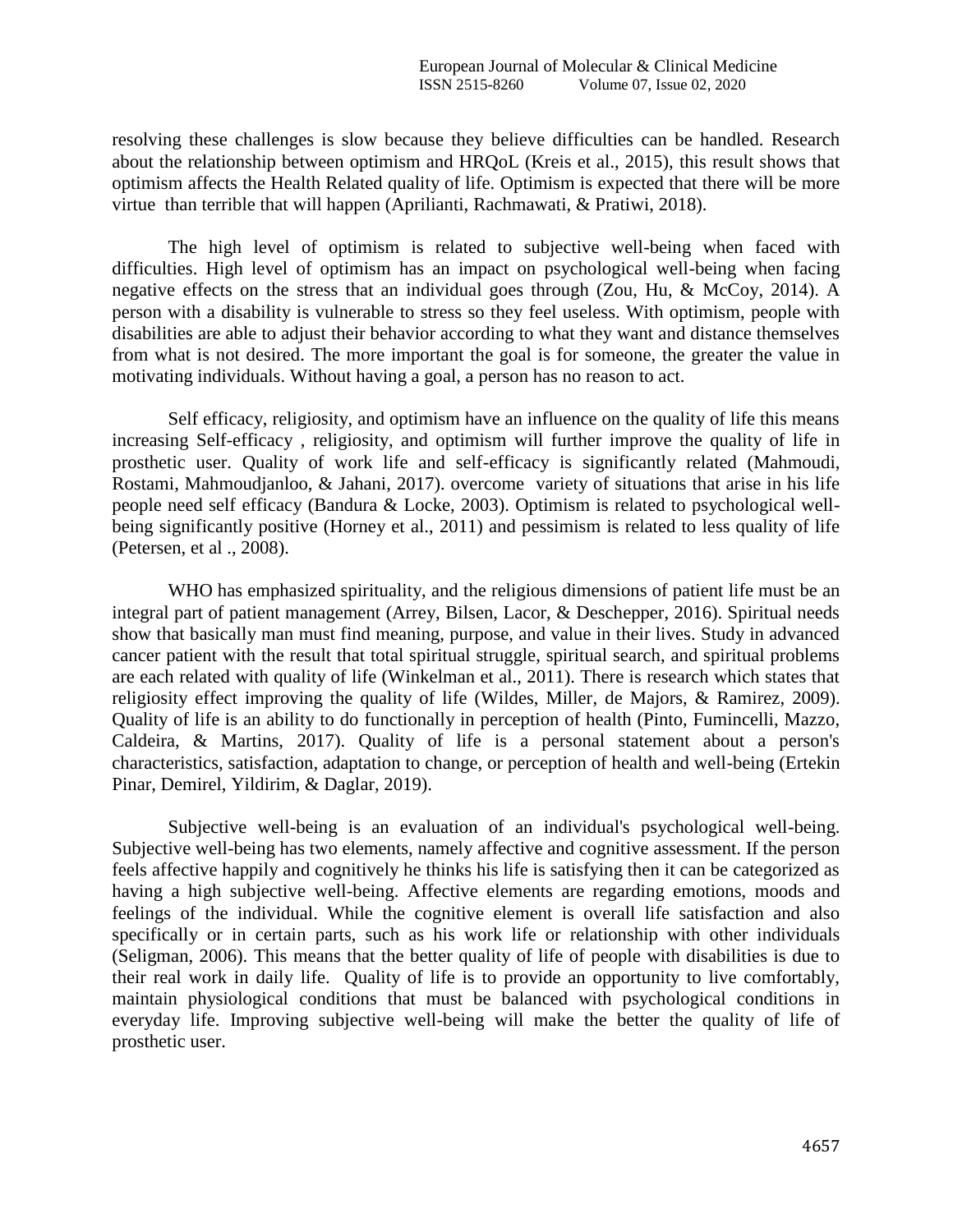## **CONCLUSSION**

Prosthetic users need to improve their quality of life. Increasing the value of motivation of person, and improving self-efficacy will improve their subjective well-being. The prosthetic user needs to be optimistic. Prayer and belief in religion, which is part of religiosity, will help to improve quality of life. Social support from friend and family is required to help prosthetics user to improve their quality of life. Wherewith a good Subjective well being, a person will be able to face all the problems that occur to him, never give up, and fulfill his needs. Subjective wellbeing is mediator to improve the quality of life of prosthetic users.

#### **REFERENCES**

Adeyemo, D. A., & Adeleye, A. T. (2008). Emotional Intelligence, Religiosity and Self-Efficacy as Predictors of Psychological Well-Being among Secondary School Adolescents in Ogbomoso, Nigeria. *Europe's Journal of Psychology*, *4*(1).

Ahmadi, Z., Darabzadeh, F., Nasiri, M., & Askari, M. (2015). The Effects of Spirituality and Religiosity on Well-Being of People With Cancer: A Literature Review on Current Evidences. *Jundishapur Journal of Chronic Disease Care*, *4*(2), 34–36.

Aprilianti, E., Rachmawati, R., & Pratiwi, M. (2018). *Peranan Optimisme Terhadap Orientasi Masa Depan Pada Andikpas Di Lpka Klas I Palembang*. Sriwijaya University.

Arrey, A. E., Bilsen, J., Lacor, P., & Deschepper, R. (2016). Spirituality/religiosity: Acultural and psychological resource among sub-saharan african migrant women with HIV/AIDS in Belgium. *PLoS ONE*, *11*(7), 1–22.

Bactiar, D., Jamari, A., & Budiwan, I. (2016). Perancangan Biomekanisme Sendi Protesa Untuk Pasien Amputasi Tungkai Di Atas Lutut Dengan Desain Ergonomi Dan Fleksibel. *Prosiding SNST Ke-7 Tahun 2016 Fakultas Teknik Universitas Wahid Hasyim Semarang 7*, 7–12.

Bandura, A. (2009). Guide For Constructing Self-Efficacy Scales. *Revista Iberoamericana de Psicología Del Ejercicio y El Deporte*, *4*(1), 15–28.

Bandura, A., & Locke, E. A. (2003). Negative self-efficacy and goal effects revisited. *Journal of Applied Psychology*, *88*(1), 87–99.

Conversano, C., Rotondo, A., Lensi, E., Della Vista, O., Arpone, F., & Reda, M. A. (2010a). Optimism and its impact on mental and physical well-being. *Clinical Practice and Epidemiology in Mental Health : CP & EMH*, *6*, 25–29.

Conversano, C., Rotondo, A., Lensi, E., Della Vista, O., Arpone, F., & Reda, M. A. (2010b). Optimism and Its Impact on Mental and Physical Well-Being. *Clinical Practice & Epidemiology in Mental Health*, *6*(1), 25–29.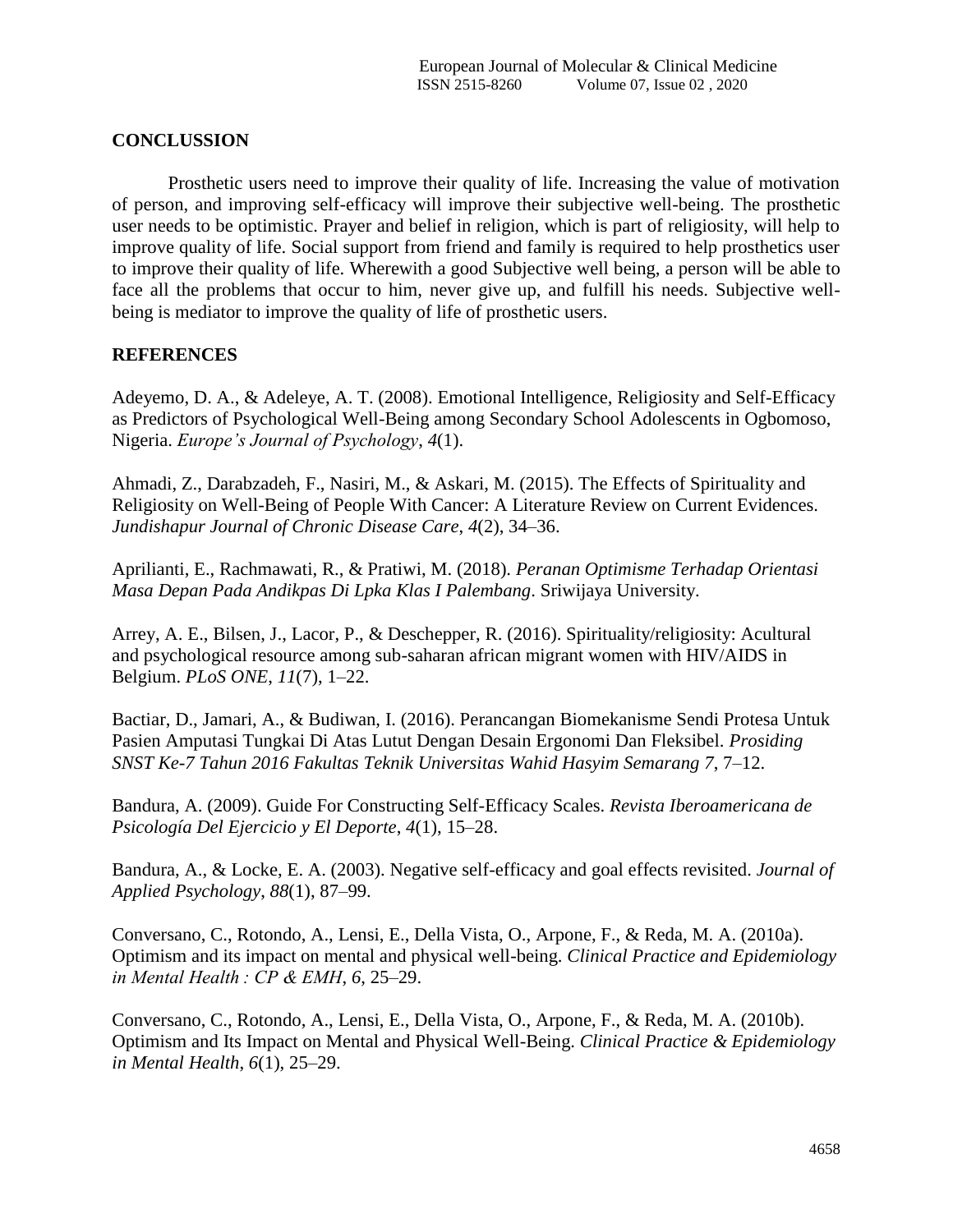Chepa, P., Universiti, J., & Razak, L. T. (2020). WHY DO UNIVERSITY STUDENTS PERPETRATE INTERNET PLAGIARISM ? A MULTIPLE LINEAR. 11(12), 947–955.

Duman, B., Alpysbaevich, B. T., & Tursynhanovich, Z. E. (2020). Emotional Burnout Syndrome Of Obstetrician- Gynecologists In Different Regions Of Kazakhstan Republic. 11(12), 1020– 1024.

Ekonomi, F., & Jaya, U. B. (2020). The Effect Of Corporate Social Responsibility And Good Corporate Governance On Pharmaceutical Company Tax Avoidation In Indonesia. 11(12), 977– 983.

Ertekin Pinar, S., Demirel, G., Yildirim, G., & Daglar, G. (2019). Sexual experiences and quality of life in Turkish women using methods of contraception. *Journal of Obstetrics and Gynaecology*, *39*(6), 782–787.

Faltas, S., Faltas, M., & Ameen, D. A. (2015). Self-Eficacy of Patients with Lower Limb Amputation : Nursing Guidelines. *12 Th International Congress Integration of Scientific Research, Education Evidence Based Practice in Nursing.*

Ferdinand, A. T. (2015). *Structural Equation Modeling dalam Penelitian Manajemen: Aplikasi Model-Model Rumit dalam Penelitian untuk Skripsi, Tesis Magister dan Disertasi Doktor.* Semarang: Badan Penerbit Universitas Diponegoro.

Frielink, N., Schuengel, C., & Embregts, P. (2017). Distinguishing subtypes of extrinsic motivation among people with mild to borderline intellectual disability. *Journal of Intellectual Disability Research*, *61*(7), 625–636.

Gautam, A., Lodha, G., Vadera, M., & Verma, P. K. (2020). Visualizing impact of Goods and service tax on different corners of Pharmaceutical industry- A study of Jaipur District of Rajasthan. Systematic Reviews in Pharmacy, 11(12), 99–108. <https://doi.org/10.31838/srp.2020.12.16>

Horney, D. J., Smith, H. E., McGurk, M., Weinman, J., Herold, J., Altman, K., … Boccia, S. (2011). Associations between quality of life, coping styles, optimism, and anxiety and depression in pretreatment patients with head and neck cancer. *Head & Neck*, *33*(1), 65–71.

Israwanda, D., Urbayatun, S., & Nur Hayati, E. (2019). Pelatihan Kebersyukuran Untuk Meningkatkan Kualitas Hidup Pada Wanita Disabilitas Fisik. *Jurnal Intervensi Psikologi (JIP)*, *11*(1), 9–24.

Jarmitia, S., Sulistyani, A., Yulandari, N., Tatar, F. M., Santoso, H., Jarmitia, S., Santoso, H. (2016). the Relationship Between Social Support and Self Confidence of Persons With Physical Disability in Special Education Schools in. *Psikoislamedia*, *1*(April), 61–69.

Kreis, S., Molto, A., Bailly, F., Dadoun, S., Fabre, S., Rein, C., Gossec, L. (2015). Relationship between optimism and quality of life in patients with two chronic rheumatic diseases: Axial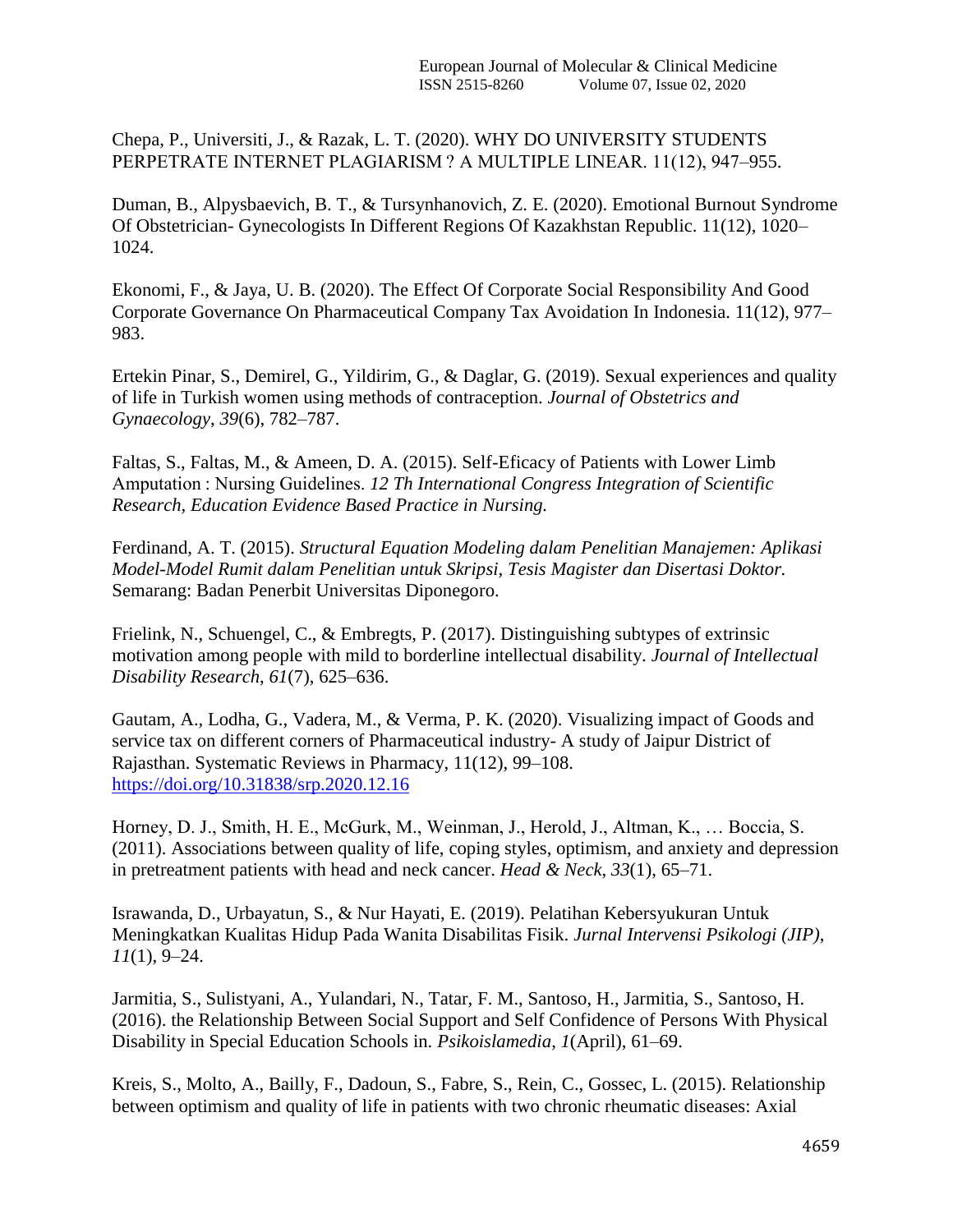spondyloarthritis and chronic low back pain: A cross sectional study of 288 patients. *Health and Quality of Life Outcomes*, *13*(1), 1–6.

Kumalasari, F., & Ahyani, L. N. (2012). Hubungan Antara Dukungan Sosial Dengan Penyesuaian Diri Remaja Di Panti Asuhan Latifah Nur Ahyani. *Jurnal Psikologi: Pitutur*, *1*(1).

Mahmoudi, G., Rostami, F., Mahmoudjanloo, S., & Jahani, M. (2017). Relationship of Employees' Achievement Motivation and Quality of Working Life with Their Self-efficacy at Selected Hospitals with a Multi-group Analysis: Moderating Role of Organizational Ownership. *Materia Socio Medica*, *29*(4), 237.

Mulyono, S. E. (2017). Model Pemberdayaan Masyarakat Miskin Melalui Jalur Pendidikan Non Formal Di Kecamatan Gajahmungkur Kota Semarang. *Edukasi*, *2*(1), 1–10.

Murphy, P. E., Ciarrocchi, J. W., Piedmont, R. L., Cheston, S., Peyrot, M., & Fitchett, G. (2000). The relation of religious belief and practices, depression, and hopelessness in persons with clinical depression. *Journal of Consulting and Clinical Psychology*, Vol. 68, pp. 1102–1106.

Nhat, N. C., Van, D. N., & Huu, T. H. (2013). Effects of Motivation on Employees' Performance at Petrovietnam Nghe An Construction Joinst Stock Corporation. *American Journal of Business and Management*, *2*(2), 212–217.

Panzini, R. G., Mosqueiro, B. P., Zimpel, R. R., Bandeira, D. R., Rocha, N. S., & Fleck, M. P. (2017). Quality-of-life and spirituality. *International Review of Psychiatry*, *29*(3), 263–282.

Petersen, L. R., Clark, M. M., Novotny, P., Kung, S., Sloan, J. A., Patten, C. A., … Colligan, R. C. (2008). Relationship of optimism-pessimism and health-related quality of life in breast cancer survivors. *Journal of Psychosocial Oncology*, *26*(4), 15–32.

Pinto, S., Fumincelli, L., Mazzo, A., Caldeira, S., & Martins, J. C. (2017). Comfort, well-being and quality of life: Discussion of the differences and similarities among the concepts. *Porto Biomedical Journal*, *2*(1), 6–12.

Puchalski, C. M. (2012). Spirituality in the cancer trajectory. *Annals of Oncology*, *23*(Supplement 3), 49–55.

Rosyid, F., Supratman, S., Kristinawati, B., & Kurnia, D. (2020). Kadar Glukosa Darah Puasa dan Dihubungkan dengan Kualitas Hidup pada Pasien Ulkus Kaki Diabetik. *Jurnal Keperawatan Silampari*, *3*(2 SE-Articles).

Seligman, M. E. P. (2006). Learned Optimism: How to Change Your Mind and Your Life. *Learned Optimism*, Vol. 9, p. 319.

Smith, S. K., Herndon, J. E., Lyerly, H. K., Coan, A., Wheeler, J. L., Staley, T., & Abernethy, A. P. (2011). Correlates of quality of life-related outcomes in breast cancer patients participating in the Pathfinders pilot study. *Psycho-Oncology*, *20*(5), 559–564.